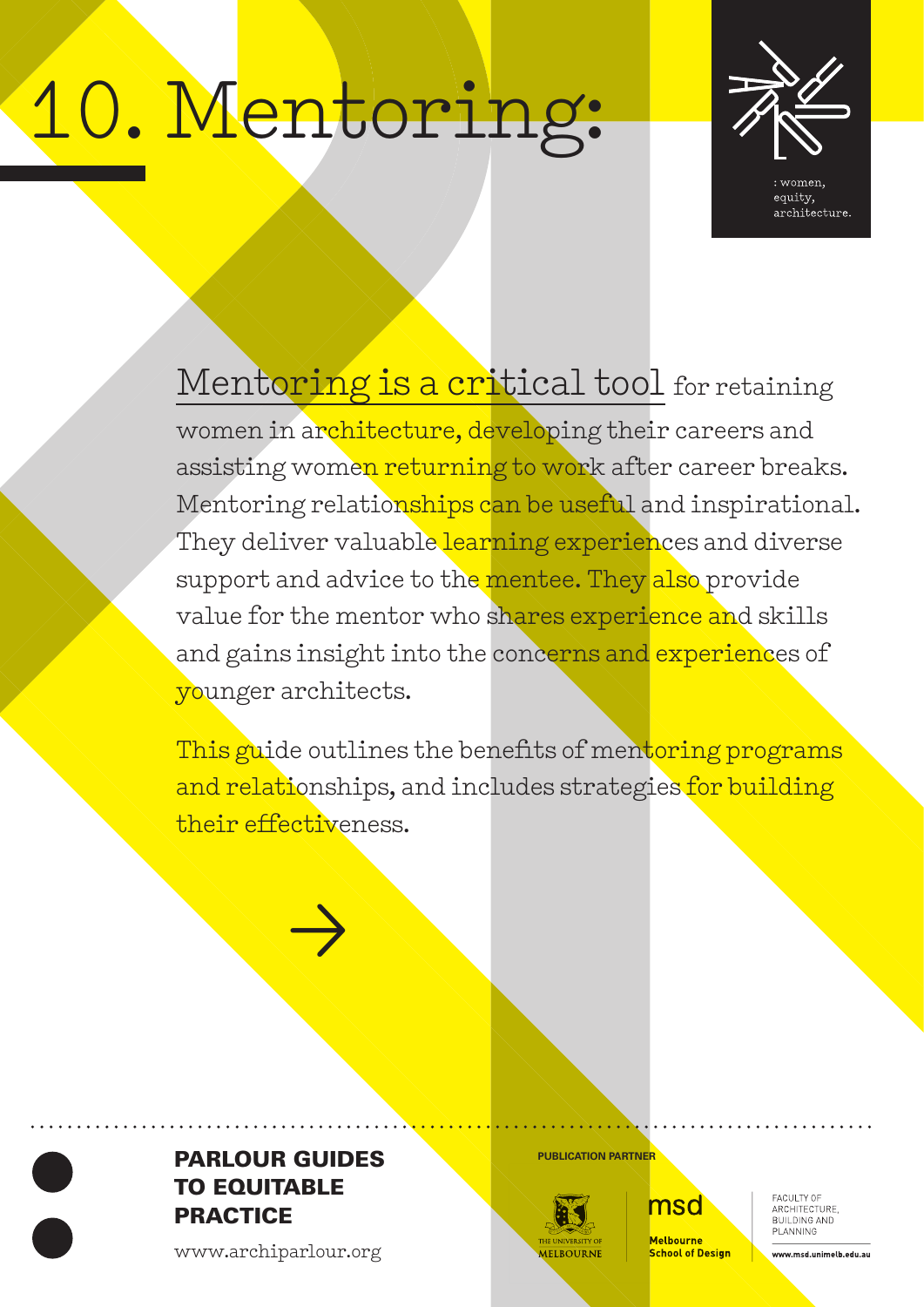

# What is mentoring?

Mentoring is a professional relationship in which an experienced person provides general career guidance and advice, offers insights into the workplace and profession, and gives access to professional networks. Mentors help less experienced architects and graduates to grow and develop personally and professionally, and assist them to maximise their full potential.

**Types of mentoring** There are several different types of mentoring: informal, formal and institutional. Many mentoring relationships develop informally and become life-long connections. Career issues and challenges are dealt with as they arise, without a regular fixed time commitment. Others are more formal endeavours, established by individual companies to facilitate knowledge sharing, and to develop and retain talented employees.

There are also external mentoring programs, often provided by professional organisations and industry groups as a membership benefit. These are particularly useful for women (who often find it difficult to find female role models in upper levels of particular practices) and those in regional locations (who may need to establish an online mentoring relationship due to the tyranny of distance). There are a number of existing mentoring programs available within Australian architecture.

Outcomes US research, which compared a sample of employees over a five-year period, suggests compelling advantages for those involved in mentoring programs. Both mentors and mentees were 20% more likely to receive a pay increase than those who weren't involved. Mentees were

promoted five times more often than those without a mentor, and mentors were promoted six times more often than those who didn't formally mentor junior staff. Retention rates for mentors and mentees were much higher than for employees who weren't involved in mentoring programs.

The consultation accompanying these guides provided extensive feedback applauding the professional benefits of mentoring programs in architecture and the significant role that this can play in supporting and retaining women in architecture.

Career champions and sponsors There is increasing interest in the idea of 'career champions' and 'sponsors', which some argue can be even more effective in supporting and boosting career progression. Sponsors are advocates rather than advisers. They alert employees to opportunities for 'hot' jobs, pay raises or promotions and act as formal referees. They open doors and make introductions to high-level contacts. They help employees to become more visible to the decision makers in a company, and connect them directly to career opportunities.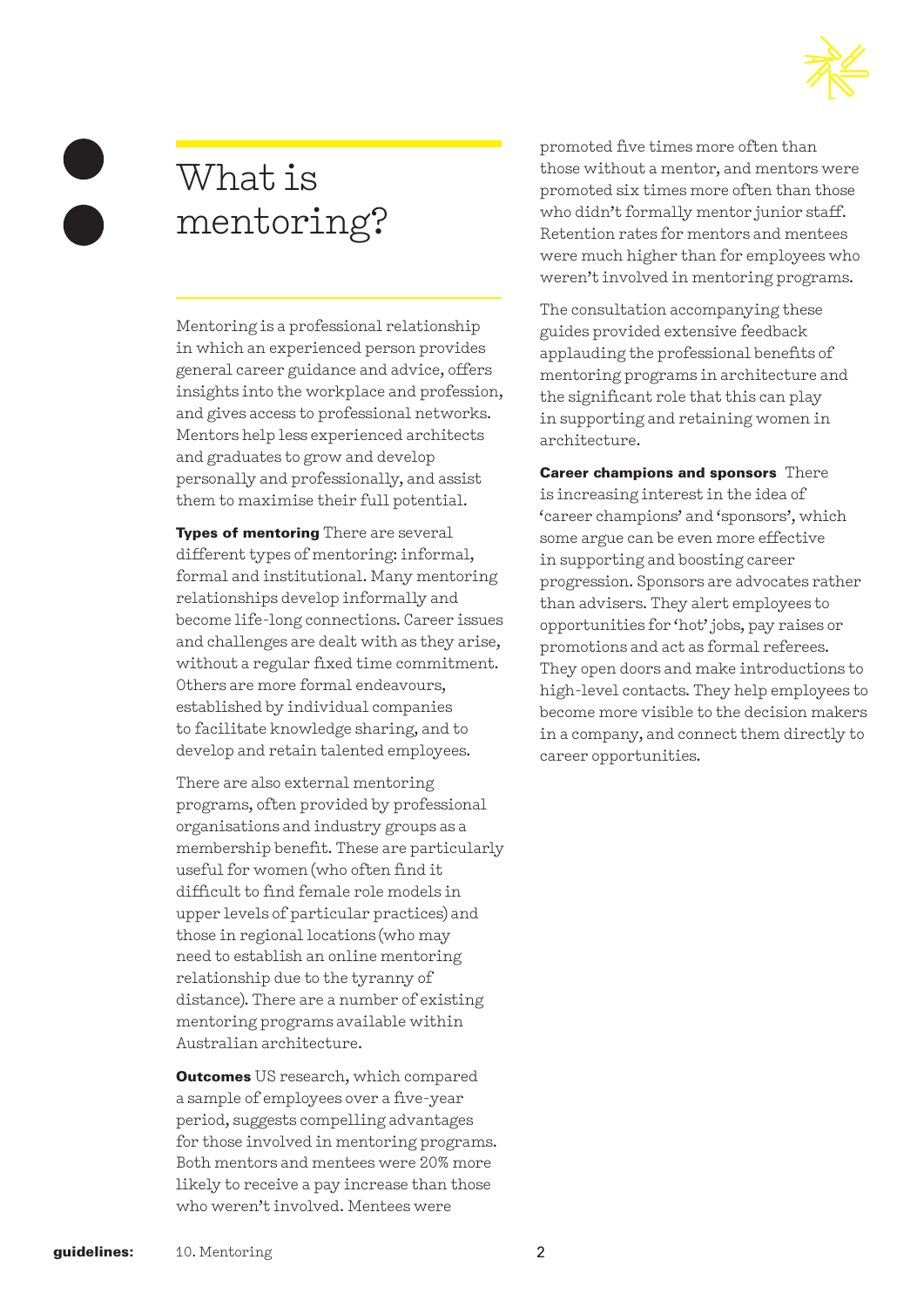

# What are the opportunities?

The Parlour survey and other recent data on women in architecture has identified the five to seven years following graduation as a key period when large numbers of women leave the architectural profession.

Mentoring programs can be especially effective in supporting and retaining female staff and younger workers in this early career phase, and over the course of an architectural career.

Mentors can assist with career planning and strategy, help employees to navigate through career crunch points, and provide general moral support. Busy senior professionals can provide excellent advice and guidance, but retired architects can also be a useful resource.

**Early career** Mentoring at the beginning of a career can help women navigate the challenges of the architectural workplace, and encourage them to stay in the profession.

**Career break** Mentoring is also valuable for professionals re-entering the workforce after a career break, for those working in non-traditional ways and those approaching transition points in their careers – for example, taking on extra responsibility as a project architect or becoming an associate.

**Setting up practice** Mentoring can also be valuable for those setting up their own practice, or experiencing growing pains in a developing practice.

# Practices

In competitive business environments, professional development can be lost in the mad rush to secure contracts and meet deadlines. There are not always enough hours in the day for staff to share thoughtful, honest advice about work and career. And yet building a supportive company culture of ongoing professional growth and development is invaluable to practice, not only for staff retention and morale, but also for business outcomes. Mentoring programs that are run well can be of enormous benefit to all.

#### Benefits to practices

- Building a strong culture of transparency and knowledge development.
- Enhancing the leadership and coaching skills of senior staff.
- Improving staff performance and motivation.
- Enriching all participants with learning experiences and shared knowledge – both mentors and mentees.
- Helping to fill knowledge gaps.
- Encouraging a cohesive culture of 'all in this together' rather than 'us vs them'.
- Empowering existing and future leaders within the company.

The value of external mentoring programs should not be underestimated either. They can draw valuable knowledge and experience from outside an individual practice, build on existing business contacts and networks, and develop new ones.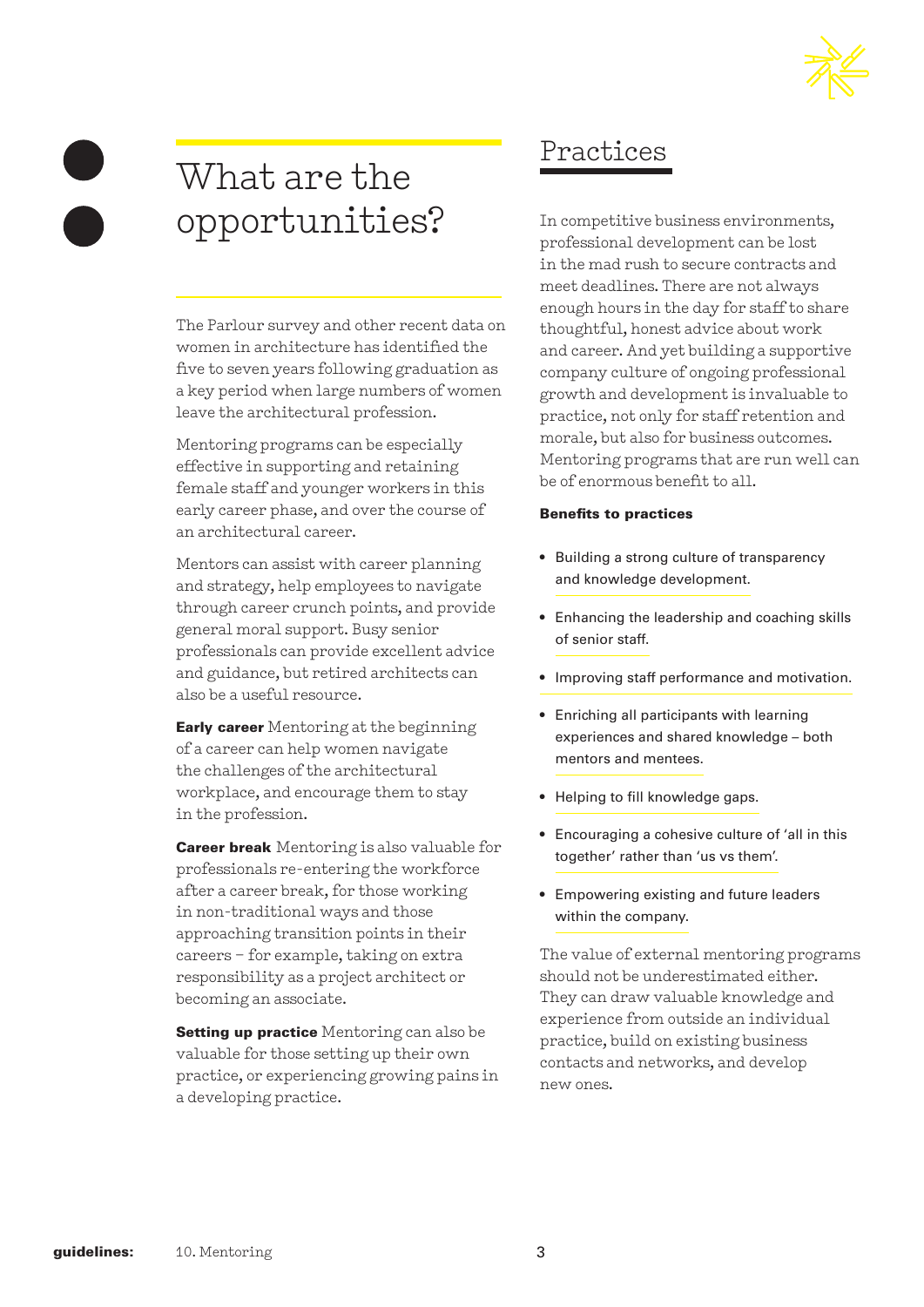

# Mentors and Mentees

It's clear that a mentee stands to gain invaluable advice and support from a good mentoring relationship, but benefits can flow the mentor's way too. The strongest mentoring relationships serve as a genuine two-way exchange of insights, skills and experience.

#### Benefits to mentors

- Gaining satisfaction from sharing their hard-won knowledge, ensuring that talent is rewarded and watching someone flourish in their career. Also, it's a very concrete way to be a gender equity champion.
- Feeling empowered to take on more responsibility or leadership roles within the practice and/or the profession.
- Developing leadership skills.
- Gaining respect and recognition within a practice, or within the profession as a whole.
- Viewing office dynamics and work situations through fresh eyes (with new and different insights). Improving their communication/ management skills with their own staff or department.
- Learning about how others in the company perceive them (if their mentee works in the same company).
- Building important relationships with up-andcomers, who may prove useful professional contacts as they rise through the career ranks.
- Filling knowledge gaps they might have about new trends/technology/modes of communication.
- Mentors on a career break might find it useful to stay in touch with mentees who are continuing to practice.

## Benefits to mentees

- Gaining assistance to clarify career goals and aspirations, and advice on how to achieve them.
- Gaining advice in relation to new professional challenges and roles.
- Gaining moral support and empathy for their professional situation.
- Increasing visibility to management and decision-makers in a practice.
- Developing networks and networking skills. Securing introductions to key people in the industry.
- When returning to work after a career break, gaining advice in navigating the workplace and understanding major changes or initiatives.

# The profession

Mentoring programs play an important role in building capacity and expertise in the profession, which is vital to the ongoing health of the profession. Professional organisations can play a critical part in developing, sponsoring and supporting mentoring programs.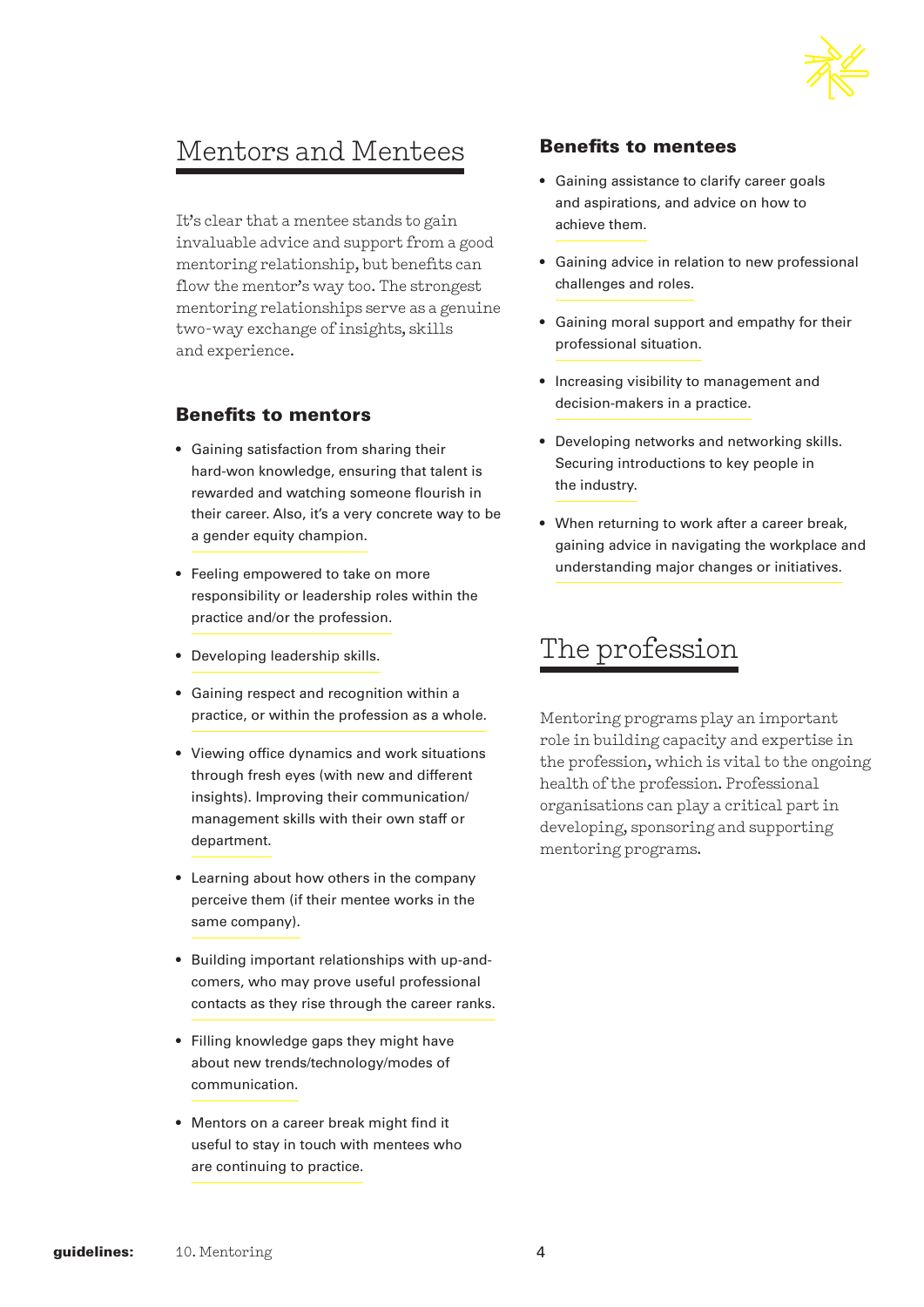

# What can we do?

Practices, professional organisations and individuals can each contribute to promoting and supporting mentoring in architecture: the profession, through the establishment and promotion of mentoring programs; practices, by establishing their own mentoring programs or allowing time for external ones; and individual architects, who put their hand up to participate as mentors or mentees.

# Practices

Consider setting up a mentoring program within your practice if you don't already have one.

This can be a highly beneficial costeffective way of developing emerging talent and keeping experienced senior staff engaged and inspired. A successful mentoring program can help build a culture of personal and professional growth within the company. It's an exchange of ideas and experience, the chance for all to enrich their knowledge and skills base.

Mentoring programs may differ, depending on the size and needs of the practice. However, there are some key factors that will determine the success of your mentoring program.

# Link mentoring to business strategy

Consider the business objectives and future plans for the practice when establishing your mentoring program.

Mentoring can facilitate the regular exchange of skills and experience, which can be of enormous benefit to the future development of a practice.

- Identify future skill requirements in the practice and take these into account when establishing mentoring partnerships.
- Consider how mentoring can aid skill transfer. Are some senior staff members a little out of touch with current technology and communication? Can they be matched with graduates with a high level of technological skill? Does a junior employee need more experience dealing with clients and contractors? Can they be matched with a particularly skilled communicator?

# Determine the goals of the mentoring program

It is important to be clear about the reasons for establishing the mentoring program and what you expect the benefits to be for participants and the practice.

New staff You may decide to establish a program to assist new staff in navigating their way through a new workplace (much like an extended orientation), learning about the company's history, culture and prime objectives, values and priorities, and translating the unwritten rules.

Long-term employees A mentoring program for long-term employees can increase motivation, encourage ongoing learning and development, and gain awareness of any potential burn-out or discontent.

High-potential employees High-potential employees might be targeted for mentoring assistance, to ensure their potential within the practice is maximised and retained.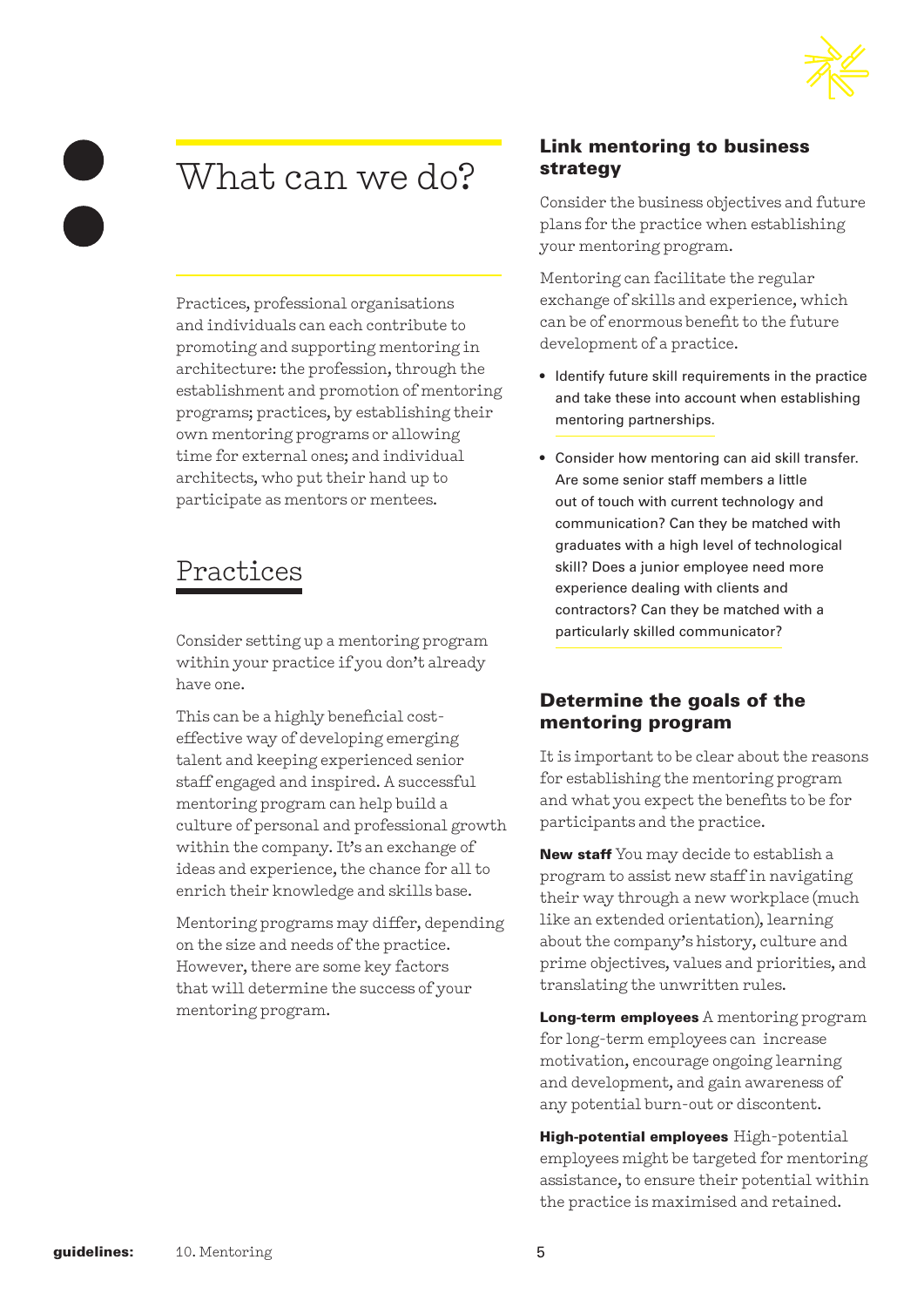

**Senior staff** Senior staff might be identified who would benefit from a regular crossgenerational exchange.

All are valid and beneficial.

- Identify the key goals of the mentoring partnerships.
- Outline the roles and responsibilities of the mentors and mentees, and set down the ideal scenario for how the relationship will develop and grow.
- Ensure that the participants understand their commitment and are clear about the goals of the partnership.
- Put in place a realistic schedule in which to measure achievements and outcomes to keep everyone on track.

#### Devote time and resources

Mentoring programs need not be onerous, but they do require time and effort to work effectively. Depending on the formality of the mentoring relationship, the commitment can be anything from a regular monthly coffee catch-up to impromptu arrangements that respond to career issues as they arise.

Either way, availability and a two-way commitment to the mentoring relationship will be the key to its success.

- Practices that seek to realise the benefits of mentoring for company cohesion and skills transfer need to allow staff the time to build and nurture these relationships.
- Provide training or guidance for all mentors and mentees on their roles, responsibilities and appropriate behaviour within the relationship.
- If your practice is not large enough to run an inhouse mentoring program, consider offering staff the time to participate in mentoring programs run by industry organisations – as both mentors and mentees. This can also lead to benefits to your practice.

#### Match-make wisely

When pairing up your mentors and mentees, think carefully about temperament and personality as well as skills and experience.

Sometimes it's beneficial to create a committee with participants of differing genders, ages and experience levels to help to make the decisions. Some companies allow their employees a certain amount of choice over their mentoring partner, giving them a selection to choose from.

- When choosing your mentors, think about the type of skills, workplace behaviours and strengths you would like to expand and promote within your company.
- Beware of choosing senior staff who may feel threatened by young bright architects on their way up. Encouragement and support is key to a successful relationship.
- A poor match can be more damaging than helpful. Establish a procedure for either side to make a graceful exit from the relationship if it's not working out.

# Secure support from senior staff

A new mentoring program is unlikely to work if everyone is not on board. Cynicism from the top will quickly flow down the company hierarchy.

- Senior staff should be as involved in and committed to the program as possible – either as a mentor themselves or informally advocating for the program and encouraging employees to participate.
- Instruct those in charge of HR matters to make formal recognition of the participation of mentors and mentees in performance reviews.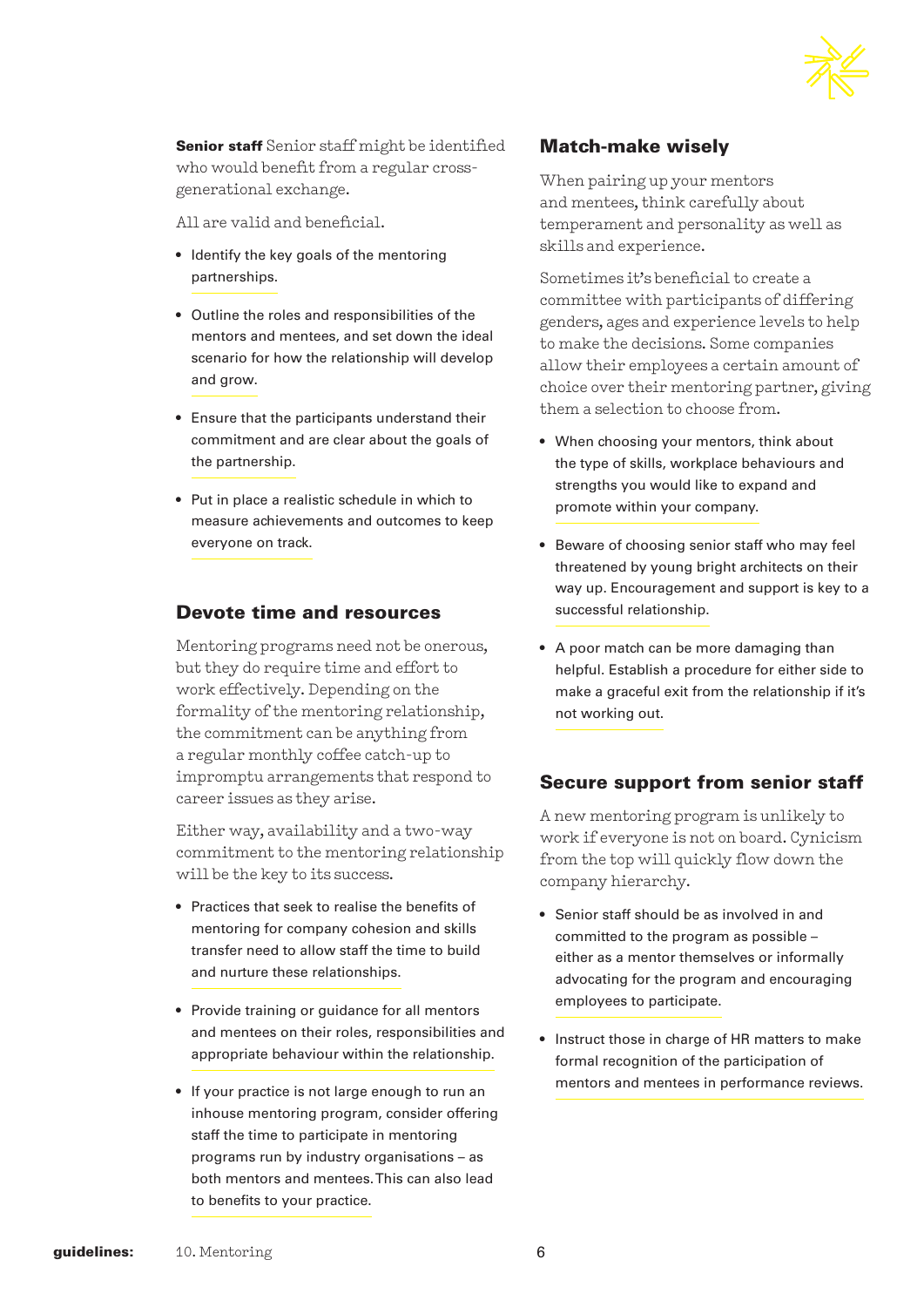

# Establish return-to-work mentoring

'Return to work' mentors and support schemes are vital in retaining women in the architecture profession, particularly after maternity leave or a break to care for children.

Mentors can help to build confidence and offer insights into recent changes in the workforce. They can help returnees to see the 'lay of the land', and help them to identify any skills gaps they need to fill. They can give moral support at a career crossroads, where many unnecessarily fall by the wayside.

- Don't underestimate the transformative effects of an empathetic ear and sage advice for those returning to work.
- Harness the wisdom of working parents who are further along the road in the work/life juggle – they will have invaluable advice about time management and prioritisation, about what to sweat about and what to let go, about how to make things work for the benefit of all.

# Mentors & mentees

Adding a non-competitive human dimension to your working life is not a bad commitment to make. In a way it's a gift to yourself – a chance to pause for breath and review where you are and where you're going.

Whether you're a mentor building on your own management skills, or a mentee seeking an experienced advisor, it's often a win-win relationship. However, to ensure the success of your mentoring partnership, there are a few things that you should keep in mind.

# Be clear

A mentoring relationship should begin with clear communication between mentor and mentee about the goals, expectations and anticipated level of engagement of both people.

- Identify the scope and boundaries of the mentoring relationship upfront.
- Establish ground rules, ensuring everyone has realistic expectations.
- Consider and discuss confidentiality and privacy issues.
- Be aware of potential conflicts of interest, and discuss them ahead of time.
- Set goals and discuss a timeframe to measure these.

# Make time

The single factor most likely to lead to the breakdown in a mentoring partnership is the failure to make time to meet. Knowing this in advance can make a big difference.

• Schedule meetings or email connections or Skype catch-ups in advance.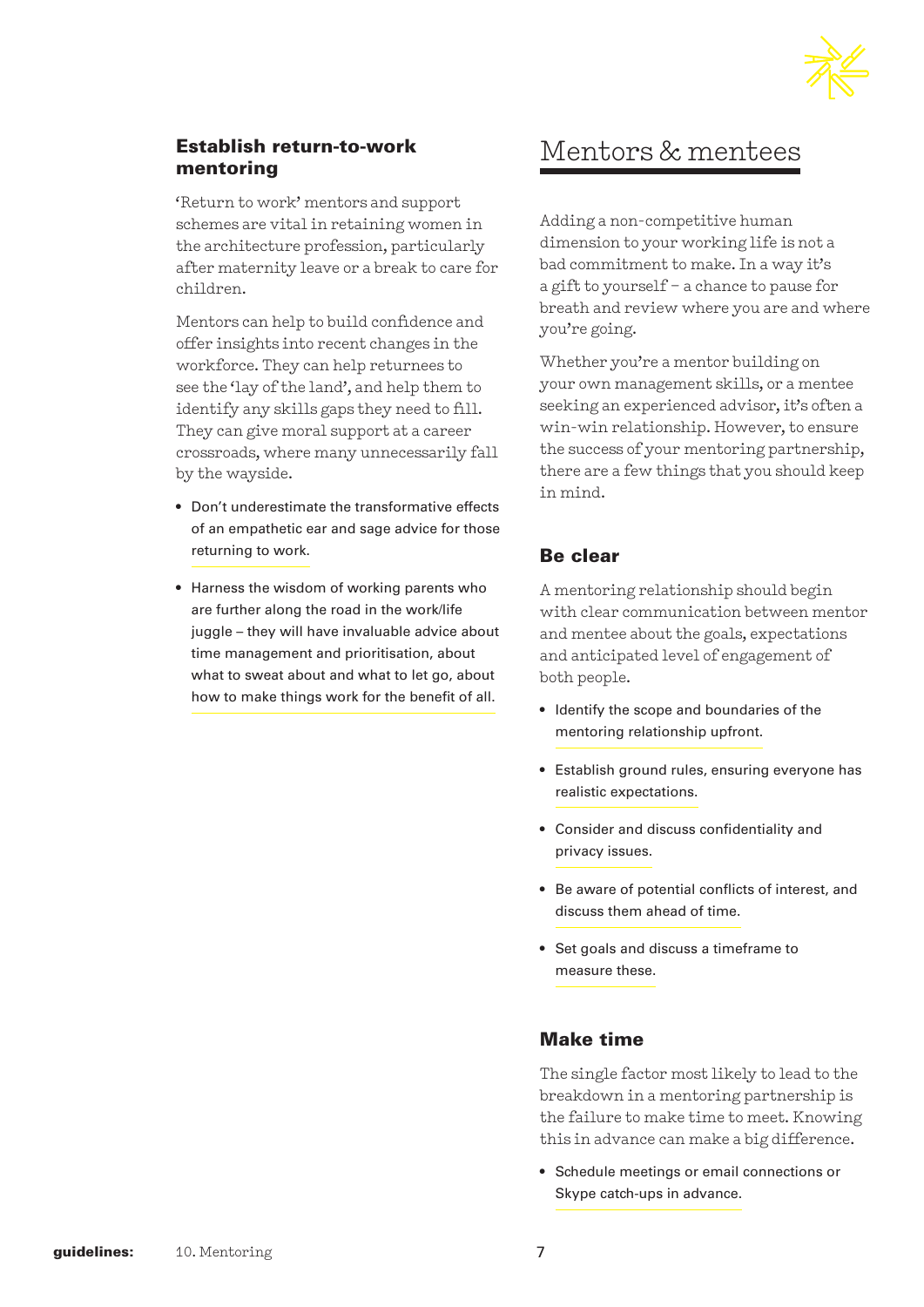

# Acknowledge reciprocal mentoring

The best mentoring arrangements are a two-way street, with each participant learning and growing from the experience.

Reverse or reciprocal mentoring acknowledges that there are benefits for the mentor as well – whether it's a fresh perspective on work situations or challenges, valuable knowledge and insights of current technology and modes of communication, or access to new networks of emerging talent.

Both mentor and mentee can be an invaluable sounding board for each other, which will ensure a more satisfying, rewarding relationship.

- The mentor and mentee should acknowledge the two-sided aspect of the mentoring relationship upfront, so they embark on the arrangement with that intent (rather than with a lopsided power dynamic).
- The mentor and mentee should agree to share experiences and insights, and to be open to learning from each other. The mentor will obviously have much to offer in the way of sage advice, but a recent graduate may be able to offer other kinds of insight.
- The mentor and mentee should recognise that they may have different styles of communication, and to pledge to be open and transparent with one another.

# Jump the fence

Don't be afraid to go outside your organisation, or even outside architecture, to find the right mentor/mentee. Experiences and ideas for strategising a way through office politics and personalities are surprisingly universal.

Similarly, if you're striking out on your own, a mentor with experience in starting their own small engineering business may be a far more valuable resource than a highly experienced architect who has only worked within larger firms.

- Be open-minded about where you might find a mentor/mentee. Explore personal networks and existing programs. **:** *See Further resources at the end of this guide.*
- Don't be disheartened if a potential mentor turns you down. Move on and keep looking.

# Consider diversity

Mentoring relationships are often set up or evolve with similarities in both professional and personal life in mind. However, a creative mismatch can prove surprisingly beneficial to both parties.

- Matching across age, cultural background and gender can encourage a cross-generational exchange of experience and ideas. It can help to fill knowledge gaps on both sides.
- Having access to both male and female mentors can help women gain the tools and networks they need for success.
- For male mentees, a variety of mentors can build an awareness of office or industry inequities. Seeing workplace conditions and office pressures and dynamics from a totally different perspective can stimulate behavioural change on both sides.

# Build on professional networks

The mentor/mentee relationship is dynamic, and changes over time. What may begin as a fairly straightforward knowledge and skills transfer can turn into a much more strategic relationship, where mentees are introduced to influential people (such as potential clients or trusted builders and engineers), both socially and professionally.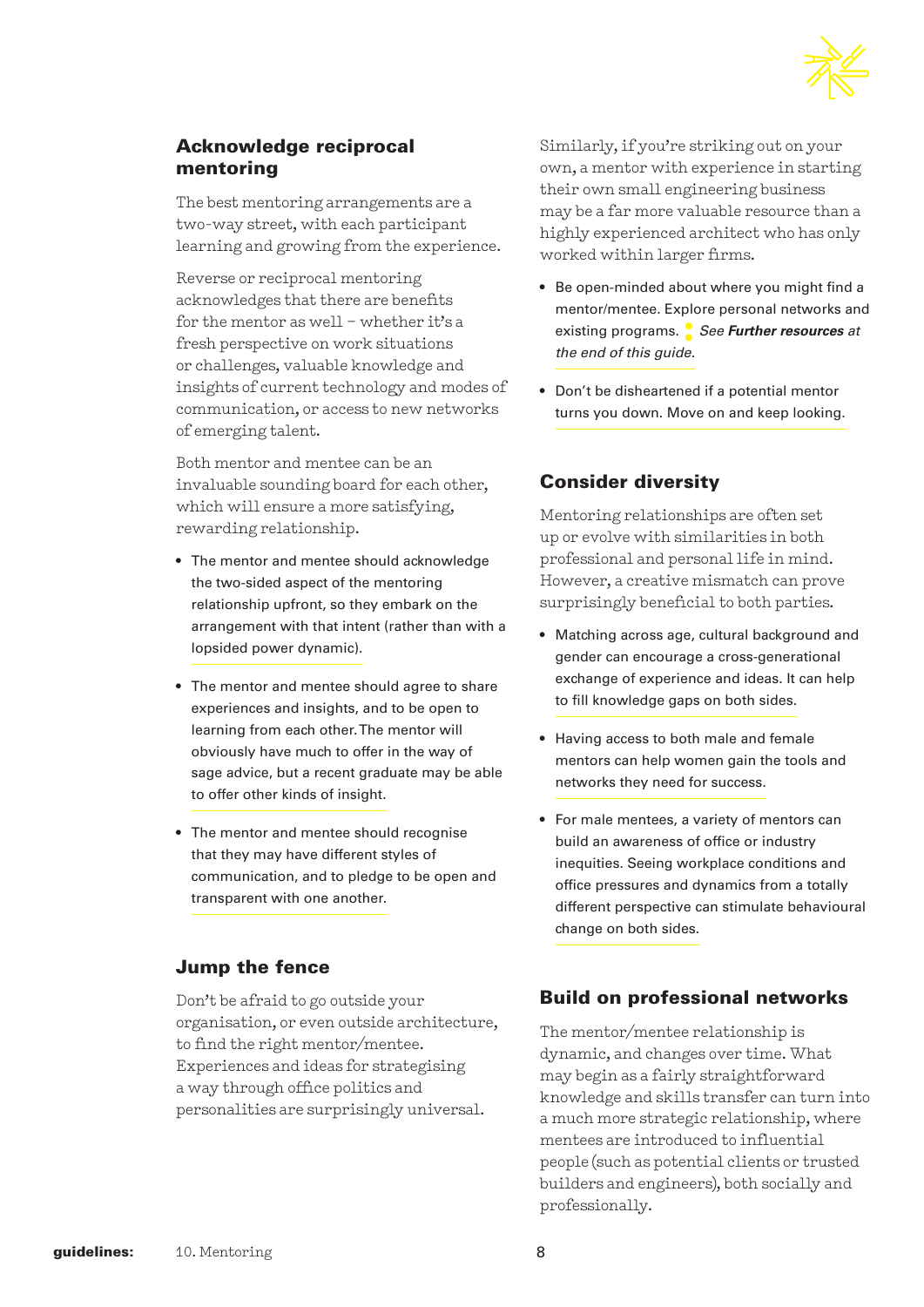

- Mentors should ensure that introductions are made in neutral surrounds – a casual coffee after a work-related meeting can be a low-key way to make an introduction.
- Mentors can arrange for mentees to participate in high-visibility activities within the practice, or high-profile industry events.

#### Be prepared to move on

Architects often have a range of people to whom they turn for professional advice. Some will be in the industry; some won't. Some will cross genders and cultures; others won't. Each mentor can contribute something towards the overall career picture. Eventually, some mentoring relationships simply run their course. The mentee may be promoted alongside the mentor (career development is the goal, after all), and the relationship changes to one of colleague or friend. The mentee may move on to another city or company, or they may no longer have the need for regular counselling and advice.

• Don't be afraid to say goodbye. If the need is no longer there, the mentoring relationship has succeeded!

# The profession

Many practices simply don't have the staff or resources required to implement formal mentoring programs. Professional organisations often fill this gap. Many of the state chapters of the Australian Institute of Architects establish, run and support mentoring programs that work across the profession, rather than within individual practices. The Institute has access to a wide variety of talented people at differing skill and experience levels, including retirees who often have vast professional networks, practical experience and wisdom to impart.

It can be especially challenging to access mentoring from regional and remote offices. Without the sizeable informal networks that exist in larger areas, the ability to find a willing and suitable mentor can be hard, and the ability to stay in regular contact even harder. For regional architects, online mentoring programs could provide a means to stay connected and be incredibly useful for both parties.